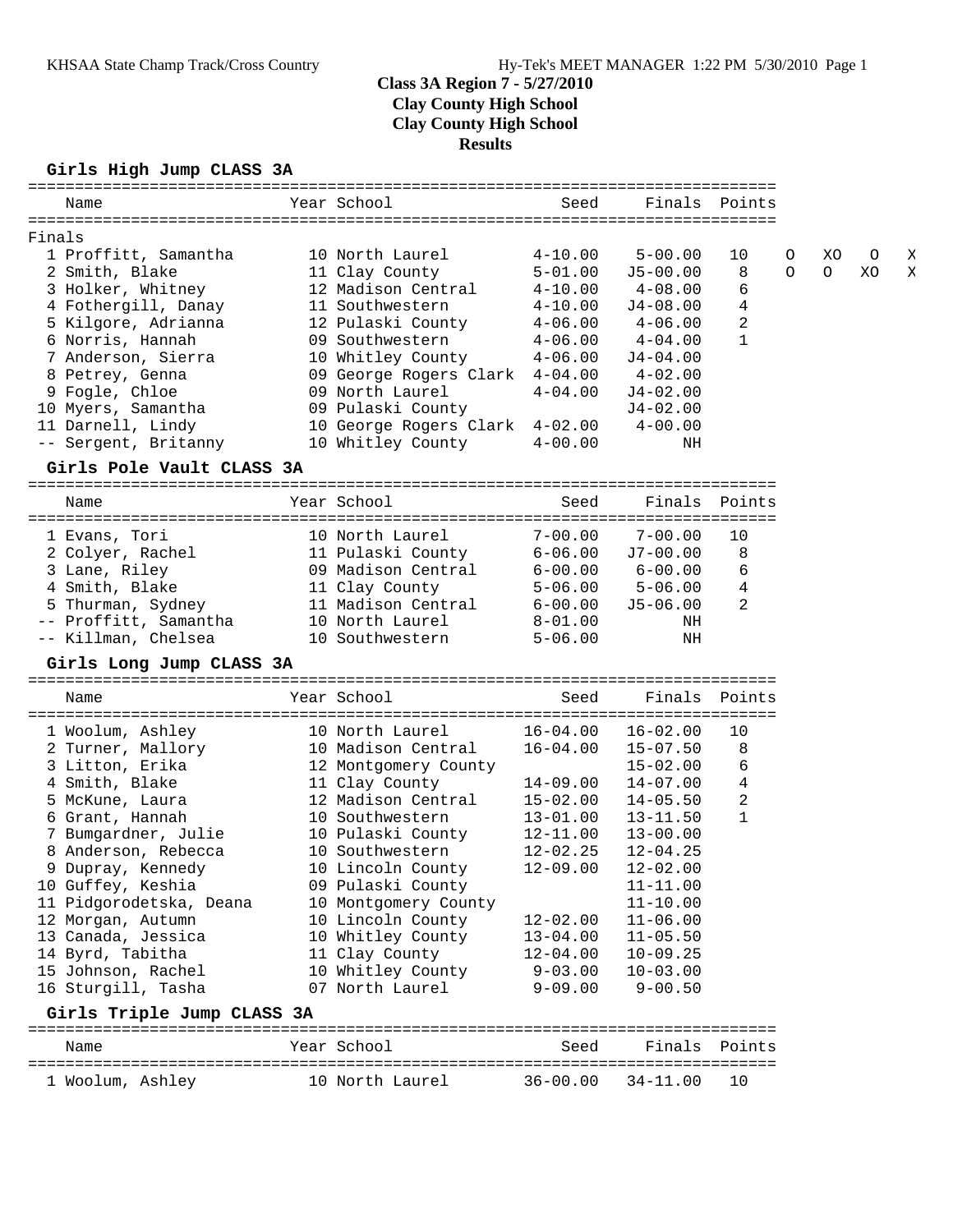# **Class 3A Region 7 - 5/27/2010 Clay County High School Clay County High School Results**

### **....Girls Triple Jump CLASS 3A**

| 2 Litton, Erika     | 12 Montgomery County |              | $33 - 07.50$ | - 8            |
|---------------------|----------------------|--------------|--------------|----------------|
| 3 McKune, Laura     | 12 Madison Central   | $30 - 07.50$ | $31 - 00.50$ | 6              |
| 4 Smith, Blake      | 11 Clay County       | $29 - 00.00$ | $30 - 10.00$ | $\overline{4}$ |
| 5 Tilley, Allie     | 11 Pulaski County    | $30 - 00.00$ | $29 - 06.25$ | -2             |
| 6 Grant, Hannah     | 10 Southwestern      | $28 - 01.00$ | $27 - 10.50$ | $\mathbf{1}$   |
| 7 Ellis, Kieundra   | 10 Madison Central   | $26 - 06.50$ | $26 - 10.75$ |                |
| 8 Bumgardner, Julie | 10 Pulaski County    | $29 - 09.00$ | $26 - 06.25$ |                |
| 9 Garrett, Elise    | 10 Southwestern      | $27 - 08.25$ | $26 - 00.50$ |                |
| 10 Canada, Jessica  | 10 Whitley County    | $25 - 11.00$ | $24 - 00.50$ |                |
| -- Johnson, Rachel  | 10 Whitley County    | $23 - 01.00$ | ND           |                |
| -- Dugger, Shay     | 08 North Laurel      | $20 - 10.00$ | ND           |                |

#### **Girls Shot Put CLASS 3A**

================================================================================ Name Year School Seed Finals Points ================================================================================ 1 Hartney, Katie 12 North Laurel 32-01.50 32-02.00 10 2 Pierce, Jessica 11 Southwestern 33-04.00 31-10.00 8 3 Gwanyanya, Melissa 12 Madison Central 30-11.00 30-10.50 6 4 Norris, Brittany 10 Montgomery County 30-05.00 4 5 Stevens, Salli 10 Montgomery County 27-07.00 2 6 Walker, Tish 12 South Laurel 27-10.00 26-11.00 1 7 Anders, Chelsea 12 South Laurel 24-05.00 26-06.75 8 Prince, Christian 11 North Laurel 25-08.00 26-06.50 9 Grant, Hannah 10 Southwestern 25-07.00 25-05.00 10 Boatman, Heather 11 Pulaski County 26-06.00 23-02.75 11 Hibbard, Bridgett 11 Clay County 22-10.00 23-01.50 12 Calton, Latosha 10 Whitley County 21-10.00 21-09.50 13 Sharrett, Hope 11 George Rogers Clark 20-08.00 18-04.00 14 Couture, Tori 09 Madison Central 18-04.50 17-03.25 **Girls Discus Throw CLASS 3A** ================================================================================

| Name                    | Year School          | Seed       | Finals     | Points         |
|-------------------------|----------------------|------------|------------|----------------|
| 1 Gwanyanya, Melissa    | 12 Madison Central   | $104 - 06$ | $103 - 06$ | 10             |
| 2 Hartney, Katie        | 12 North Laurel      | $93 - 02$  | $94 - 03$  | 8              |
| 3 Pierce, Jessica       | 11 Southwestern      | $92 - 02$  | $82 - 03$  | 6              |
| 4 Norris, Brittany      | 10 Montgomery County |            | $79 - 02$  | 4              |
| 5 Grant, Hannah         | 10 Southwestern      | $80 - 09$  | $79 - 00$  | $\overline{2}$ |
| 6 Walker, Tish          | 12 South Laurel      | $75 - 10$  | $78 - 07$  |                |
| 7 Couture, Tori         | 09 Madison Central   | $44 - 03$  | $72 - 03$  |                |
| 8 Hibbard, Bridgett     | 11 Clay County       | $72 - 07$  | $68 - 01$  |                |
| 9 Grayson, Alena        | 11 Montgomery County |            | $67 - 10$  |                |
| 10 Blair, Cassie        | 12 South Laurel      | 65-11      | $66 - 02$  |                |
| 11 Boatman, Heather     | 11 Pulaski County    | $74 - 00$  | $65 - 07$  |                |
| 12 Calton, Latosha      | 10 Whitley County    | $65 - 06$  | $65 - 06$  |                |
| 13 Eqner, Tara          | 10 North Laurel      | $76 - 07$  | $55 - 04$  |                |
| Boys High Jump CLASS 3A |                      |            |            |                |
| Name                    | Year School          | Seed       | Finals     | Points         |

================================================================================ 1 Hill, Zach 11 Lincoln County 6-07.00 6-06.00 10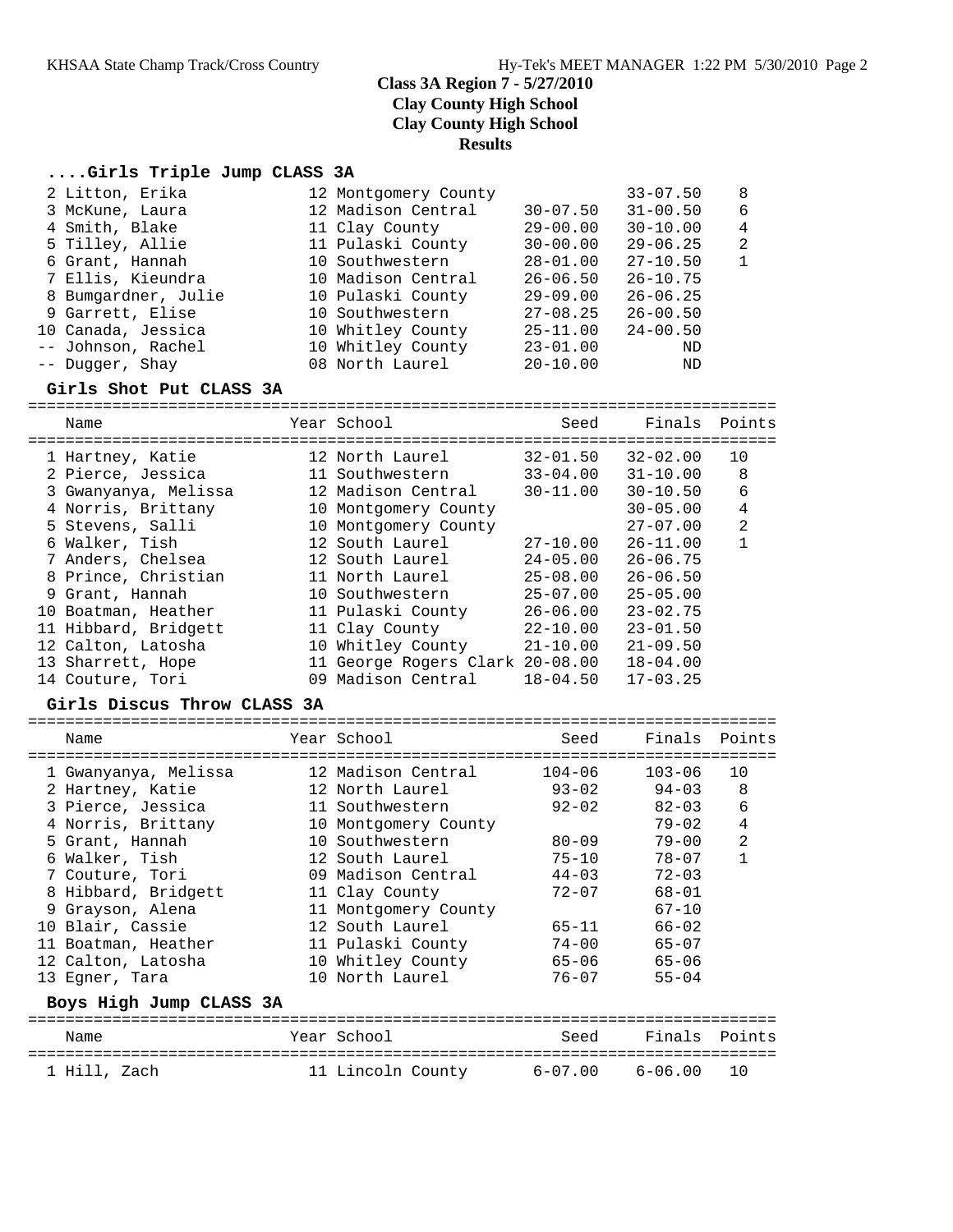# **Class 3A Region 7 - 5/27/2010 Clay County High School Clay County High School Results**

## **....Boys High Jump CLASS 3A**

| 2 Hubbard, Jonathon<br>3 Watkins, Matt | 10 George Rogers Clark<br>12 South Laurel | $6 - 02.00$<br>$6 - 02.00$ | $6 - 02.00$<br>J6-02.00 | 8<br>6 | XO. | $\circ$  |
|----------------------------------------|-------------------------------------------|----------------------------|-------------------------|--------|-----|----------|
| 4 Jackson, Tyler                       | 10 Pulaski County                         | $6 - 00.00$                | $6 - 00.00$             | 4      |     |          |
| 5 Abner, Alex                          | 11 Pulaski County                         | $6 - 00.00$                | $J6 - 00.00$            |        | XO  | $\Omega$ |
| 6 Bouren, Dalton                       | 09 Madison Central                        | $6 - 00.00$                | $J6 - 00.00$            |        |     | XXC      |
| 7 Guy, Daniel                          | 09 Madison Central                        | $5 - 10.00$                | $5 - 10.00$             |        |     |          |
| 8 Huff, Mckenzie                       | 11 Montgomery County                      |                            | $5 - 06.00$             |        |     |          |
| 9 Caudill, Caleb                       | 09 Lincoln County                         | $5 - 06.00$                | $J5-06.00$              |        |     |          |
|                                        |                                           |                            |                         |        |     |          |

### **Boys Pole Vault CLASS 3A**

#### ================================================================================ Name Year School Seed Finals Points

| 1.914111          |                    | .            |              |    |
|-------------------|--------------------|--------------|--------------|----|
| 1 Heinen, Jacob   | 10 Pulaski County  | $11 - 06.00$ | $11 - 00.00$ | 10 |
| 2 Mitchell, Corey | 11 Southwestern    | $9 - 00.00$  | $9 - 06.00$  | 7  |
| 2 Johnivan, Jesse | 10 Southwestern    | $9 - 06.00$  | $9 - 06.00$  | 7  |
| 4 Kidd, Andrew    | 10 North Laurel    | $9 - 00.00$  | $8 - 06.00$  | 4  |
| 5 Letner, Chris   | 10 Pulaski County  | $9 - 00.00$  | $8 - 00.00$  | 2  |
| 6 Barrell, Dylan  | 09 Madison Central | $8 - 00.00$  | $7 - 06.00$  | 1  |
| 7 Nelson, Aaron   | 10 North Laurel    | $8 - 06.00$  | $7 - 00.00$  |    |
|                   |                    |              |              |    |

#### **Boys Long Jump CLASS 3A**

| Name               | Year School<br>----------- | Seed         | Finals Points |                |
|--------------------|----------------------------|--------------|---------------|----------------|
| 1 Ballew, James    | 12 Madison Central         | $20 - 07.00$ | $20 - 03.00$  | 10             |
| 2 White, RC        | 12 Pulaski County          | $19 - 10.00$ | $20 - 01.00$  | 8              |
| 3 Watkins, Matt    | 12 South Laurel            | $20 - 10.25$ | $19 - 09.00$  | 6              |
| 4 McOueen, Stephen | 11 Pulaski County          | $18 - 10.00$ | $18 - 04.50$  | 4              |
| 5 Huff, Mckenzie   | 11 Montgomery County       |              | $17 - 09.00$  | $\overline{2}$ |
| 6 Cox, Darrian     | 11 Madison Central         | $19 - 00.50$ | $17 - 07.00$  |                |
| 7 Marcum, Drew     | 10 North Laurel            | $18 - 01.50$ | $17 - 06.00$  |                |
| 8 Powell, Dustin   | 10 Southwestern            | $16 - 11.50$ | $17 - 02.00$  |                |
| 9 Ealy, Caleb      | 10 Clay County             |              | $16 - 04.00$  |                |
| 10 Wombles, Travis | 11 Clay County             | $17 - 06.00$ | $15 - 06.00$  |                |
| 11 Bashaw, Bryce   | 11 Montgomery County       |              | $14 - 10.50$  |                |
| 12 Lambert, Chance | 08 North Laurel            | 12-07.00     | $12 - 06.00$  |                |
| -- Khan, Kevon     | 11 South Laurel            | $18 - 05.00$ | ND            |                |
| -- Beeding, Ryne   | 11 Lincoln County          | $18 - 05.00$ | ND            |                |

#### **Boys Triple Jump CLASS 3A**

================================================================================

| Name              | Year School        | Seed         | Finals       | Points         |
|-------------------|--------------------|--------------|--------------|----------------|
| 1 Watkins, Matt   | 12 South Laurel    | $41 - 03.00$ | $41 - 09.00$ | 10             |
| 2 Muse, Chris     | 12 Pulaski County  | $40 - 10.00$ | $40 - 09.50$ | 8              |
| 3 Abner, Alex     | 11 Pulaski County  | $40 - 09.00$ | $40 - 05.00$ | 6              |
| 4 Marcum, Drew    | 10 North Laurel    | $37 - 11.00$ | $38 - 00.50$ | 4              |
| 5 Kemp, Zach      | 10 Clay County     | $37 - 10.00$ | $37 - 04.00$ | $\overline{2}$ |
| 6 Khan, Kevon     | 11 South Laurel    | $34 - 10.00$ | $36 - 07.25$ |                |
| 7 Cox, Darrian    | 11 Madison Central | $38 - 06.00$ | $36 - 03.00$ |                |
| 8 Bowlin, Cody    | 11 Whitley County  | $36 - 08.00$ | $35 - 01.00$ |                |
| 9 Smith, Cody     | 10 Clay County     | $36 - 00.50$ | $32 - 03.50$ |                |
| 10 Barrell, Dylan | 09 Madison Central | $33 - 09.00$ | $32 - 02.00$ |                |
|                   |                    |              |              |                |